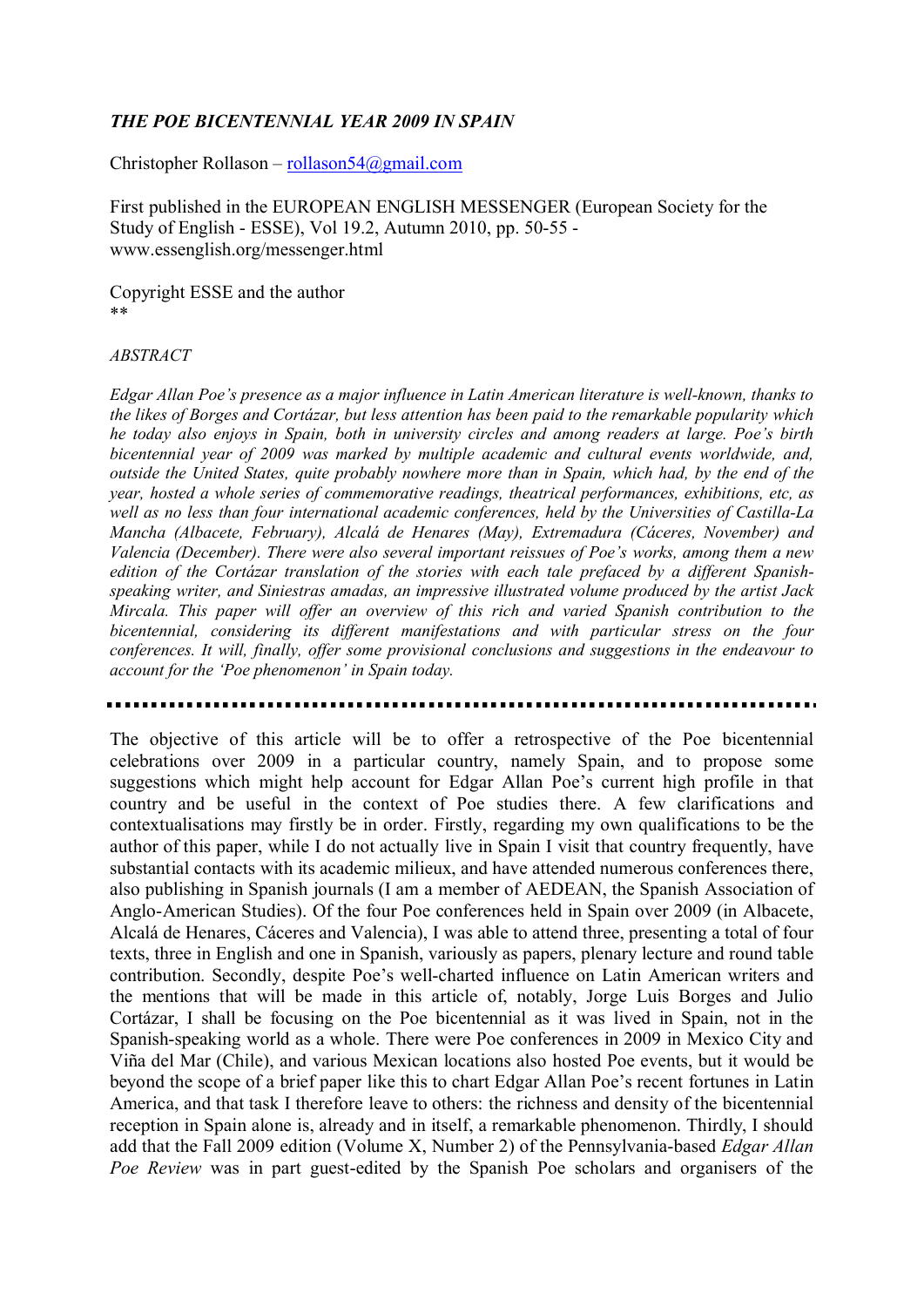Albacete conference, Margarita Rigal Aragón and Beatriz González Moreno: this volume contains a wide range of useful material on the Poe-Spain connection (including an article by Rigal Aragón herself entitled "Spanish 'Misreadings' of Poe's Life and Works at the Beginning of the Twenty-First Century" and a valuable historical study by Santiago Rodríguez Guerrero-Strachan, "Edgar A. Poe's Poetry in Spain in the 19<sup>th</sup> Century: An Issue for Connoisseurs")<sup>[1](#page-1-0)</sup>. I shall refer to this volume where pertinent, but will endeavour not to duplicate its content in the present article.

In the publishing world, a good dozen commemorative volumes appeared in Spain over late 2008 and 2009, most of them illustrated and some aimed at the children's market. Many were listed in an article published in *El País* in late 2009 (Fernández, 2009): it may be asked, indeed, whether the Poe year saw such an editorial flurry in any other country. Of particular interest was the reissue of the complete tales, in the already celebrated translation by Cortázar, in a special edition conceived by Fernando Iwasaki (Peru) and Jorge Volpi (Mexico) which included a brief commentary on every tale, each of them the work of a Spanish or Latin American short-story writer born after 1960. This volume, published by Páginas de Espuma (Madrid), also featured introductory texts by Carlos Fuentes and Mario Vargas Llosa (the latter new), as well as Cortázar's own brief life of Poe. The editors declared in their preface: 'Todos somos descendientes literarios de Poe' ('We are all literary descendants of Poe') (Volpi and Iwasaki, [2](#page-1-1)008, 13)<sup>2</sup>. A second reissue of the stories in the Cortázar translation, this time with illustrations by Harry Clarke, was published by Libros del Zorro Rojo, under the title *Cuentos de imaginación y misterio* ("Tales of Imagination and Mystery"); the same publisher also brought out an illustrated reissue of *Arthur Gordon Pym* (the artist here being Luis Scafati), again translated by Cortázar. Outstanding, meanwhile, also was the volume *Siniestras amadas: 22 delirios necro-románticos de Edgar Allan Poe*, ("Sinister and beloved: 22 necro-romantic moments of delirium by Edgar Allan Poe'"), the work of the distinguished illustrator Jack Mircala (published in Madrid by Ediciones Sinsentido). This beautifully produced book offered a selection of Poe's tales and poems on the theme of women ("Ligeia", "Eleonora", "Ulalume", "Annabel Lee" and the rest), freshly translated and illustrated by the artist.

In the area of academic publishing, the two journals of AEDEAN, *Atlantis* and *Nexus*, both highlighted Poe in 2009. *Atlantis* included articles on Poe in both of its 2009 issues - both in fact by myself, on Poe and Borges (June) and Poe and Bob Dylan (December) and corresponding respectively to my contributions to the Albacete and Alcalá conferences. *Nexus* devoted the first of its two issues for the year to the bicentennial, with contributions by the well-known American expert Scott Peeples as well as by three already mentioned Spanish scholars, Rigal Aragón/González Moreno (in a joint article) and Rodríguez Guerrero-Strachan.

On 17 January, the Madrid bookshop Tres Rosas Amarillas organized the event "Una noche con Poe" ("A Night with Poe"), a "terrorific nocturnal reading" of tales by Poe with a fancydress party. This evening featured the presence of a number of the participants in the Volpi/Iwasaki volume. Two weeks later, on 31 January, the Federico García Lorca theatre in Getafe, near Madrid, was host to a single performance of the play *Sombras y Preguntas* 

<u>.</u>

<span id="page-1-0"></span><sup>&</sup>lt;sup>1</sup> The Spanish-related material in this number consisted of an introduction by the guest editors (including a summary of the Albacete conference), eight articles and one review. Of the articles, six were on topics related to Poe and Spain. The review was my own co-written text on the Jack Mircala volume *Siniestras Amadas* (cf. below).

<span id="page-1-1"></span> $2^2$  For a more detailed discussion of this volume, see Rigal Aragón (2009), 42-43.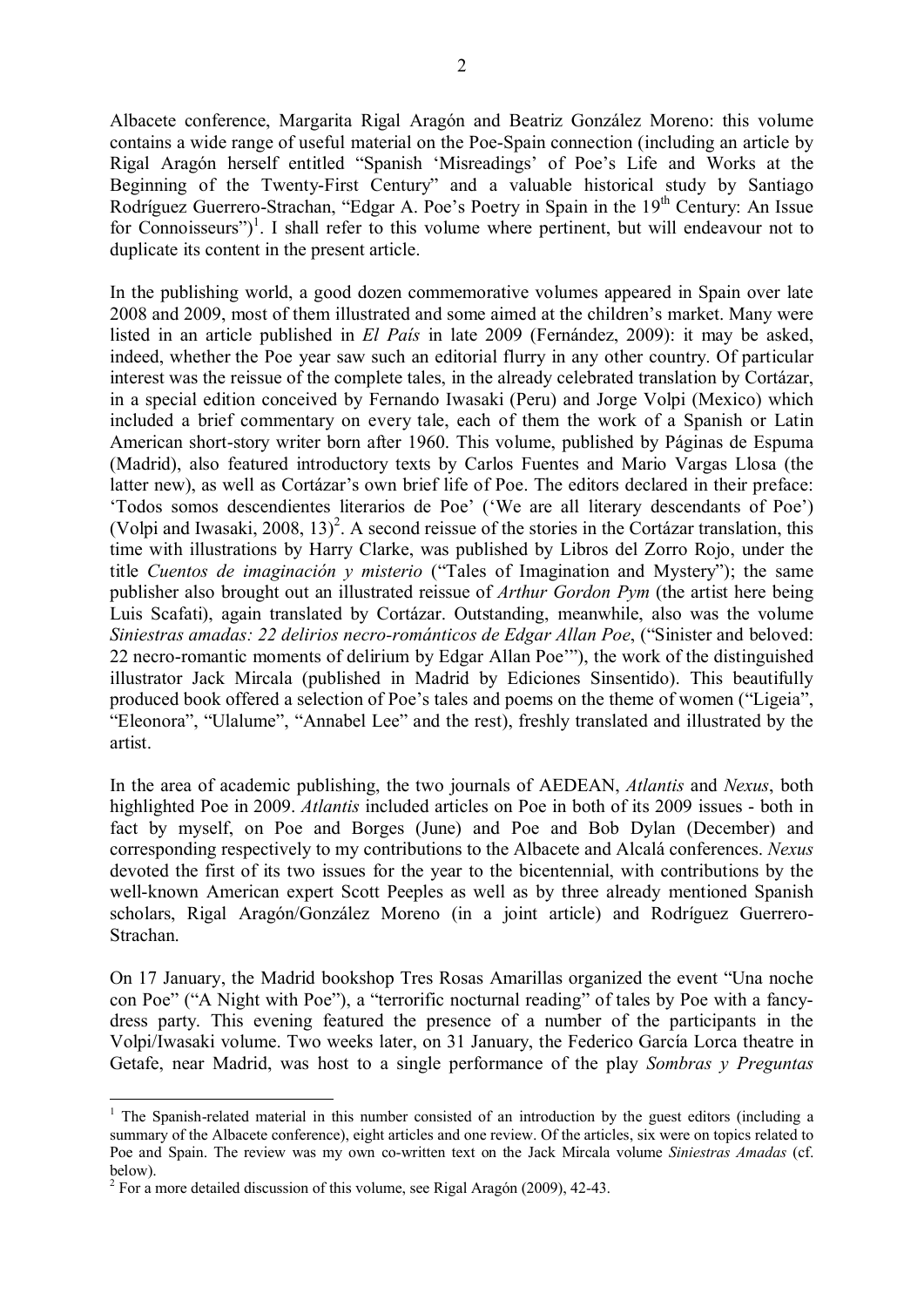("Shadows and Questions"), based on the life and work of Poe. The director was Natividad Gómez: the performance was based on an adaptation of a play by Alfonso Sastre, *¿Dónde estás, Ulalume, dónde estás?* ("Where are you, Ulalume, where are you?"), with additional material by the director. The result was an ambitious, indeed experimental work, allying bold interpretations of the last phase of the writer's life to atmospheric readings of his late poems ("The Raven" resounding in English in the background, "Ulalume" recited in Spanish at the end), all to a musical background of "gothic" rock. Edgar himself was powerfully rendered by Carlos Gutiérrez, with all other parts taken by the actresses Ana Codeseda and Cristina Martínez and the actor Laure Ruiz. The play was performed for a second time on 18 April, at the Centro Cívico, also in Getafe.

On 18 March, the Universidad Complutense de Madrid hosted a one-day commemorative event, including a number of scholarly contributions, as well as a reading of "The Raven" and a showing of the film of "The Pit and the Pendulum". Next, the night of 23 April, "Day of the Book", saw a Poe reading in the prestigious setting of Madrid's Ateneo (Athenaeum), with readers and writers exchanging conversations and literary experiences. This event, held to a full house, centred on a concert accompanied by graphic illustration – the first of its kind in Spain – offering a fusion of music, drama and images that captivated the public. José Ramón García provided a piano accompaniment to tales by Poe recited by the actor Felé Martínez and illustrated by Jack Mircala. A large screen displayed Mircala's images from *Siniestras Amadas*; the readings included "The Thousand-and-Second Tale of Scheherezade", "Eleonora" and "The Black Cat". Later in the year, round-table discussion of Poe featured in the programme of the Semana Gótica (Gothic Week) held in Madrid from 24 October to 1 November – the first edition of what is hoped will be a regular multimedia event celebrating the Gothic genre.

Elsewhere in Spain, in April the municipal council of Jérez de la Frontera (Cádiz province, Andalusia) named a (new) street in the city after Edgar Allan Poe. The connection is, of course, "The Cask of Amontillado" ("*can you tell Amontillado from Sherry?"*); the proposal was made by José Luis Jiménez García, president of the Asociación Jerezana, member of the Real Academia San Dionisio de Ciencias, Artes y Letras, and assiduous promoter of the Jérez/sherry family of wines in Spain and worldwide.

The roll-call of Spanish academic conferences devoted to Poe over 2009 runs to four, hosted by, respectively, the University of Castilla-La Mancha (Albacete campus; 3-6 February), the University of Alcalá de Henares (21-23 May; organised by that university's 'Instituto Franklin' for American studies), the University of Extremadura (Cáceres campus; 19-21 November), and the University of Valencia (2-4 December). Between them and including plenary lectures, papers, round-table contributions, seminars and workshops, the academic interventions numbered approximately 125, with some Poe scholars participating in two, three or even all four conferences. The working languages were, in all cases, English and Spanish. All four were fully international, with the participation from scholars based outside Spain averaging 25% and including distinguished American Poe experts and others based in France, Italy, Switzerland, Greece, Poland, Canada and elsewhere. The American scholars present included Scott Peeples and Barbara Cantalupo (Albacete), Djelal Kadir and Juana Celia Djelal (Alcalá), Richard Kopley (Cáceres) and Daniel Ogden (Alcalá and Valencia). Sadly, there was no Latin American representation at any of the conferences. Hispanic interest, however, was not neglected, with some 15% of the interventions having to do with aspects of Poe and the Spanish-speaking world. All the conferences also offered non-academic entertainment – readings, theatre, film, etc, and the last three were enlivened by two thrice-repeated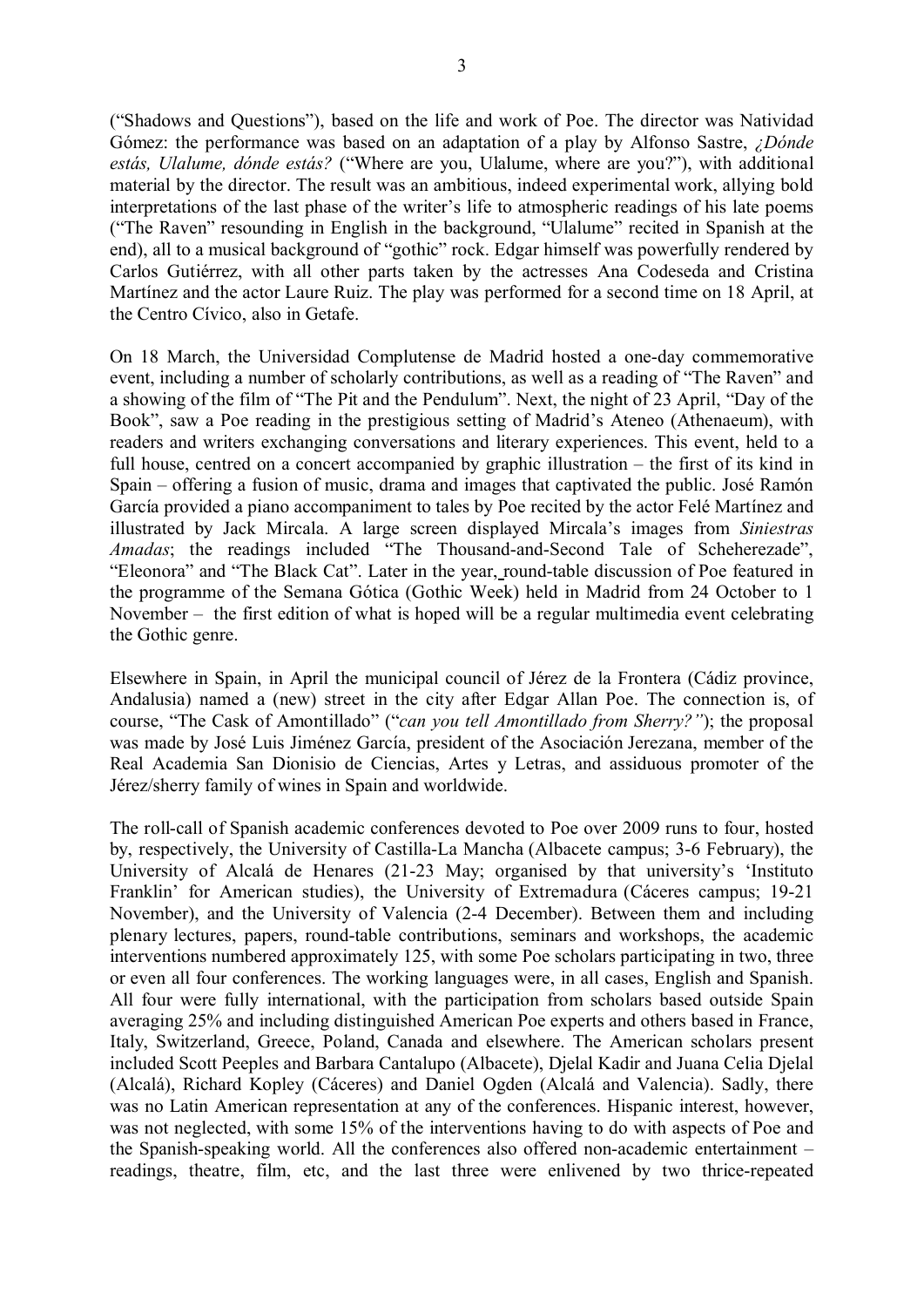accompaniments: an amontillado wine-tasting backed up by an illustrated lecture on the wines of Jérez (the brainchild of the already mentioned José Luis Jiménez García); and an exhibition of Poe poems in calligraphic form and multiple languages conceived by the Paris-based artist William Wolkowski.

The range of Poe topics covered by the 125 interventions was vast, with virtually all possible aspects represented. In the paragraphs which follow, I shall mention some of the contributions that I personally consider to be of particular interest, without prejudice, obviously, to the rest and recalling that, while it is impossible to mention everything in so short a space, the details of the four conferences are available on their respective websites (see note below).

All facets of Poe's work were represented – the tales in their various genres (Gothic, detection, satire, utopia, etc), the poems, *Arthur Gordon Pym*, *Eureka*. Arguably underrepresented were his critical and theoretical writings, and the same could be said of the history and characteristics of Poe criticism (Poe's poetics nonetheless formed the theme of the Valencia round-table contribution by the eminent classicist Jaime Siles). The biographical aspect was not neglected, featuring prominently in the plenaries by José Antonio Gurpegui (Albacete) and Félix Martín Gutiérrez (Alcalá), while Poe's pertinence to the contemporary world was eloquently evoked by Boris Vejdovsky in his Alcalá plenary. A welcome feature was the marked presence of intertextual and interdisciplinary aspects: interdisciplinarity was explicitly part of the Valencia rubric and was strongly emphasised in all the conferences.

Interdisciplinary relations between Poe's work and other fields featured strongly in contributions highlighting such diverse areas as: Poe and utopia (Daniel Ogden, plenary, Valencia), Poe and visual art (Barbara Cantalupo, plenary, Albacete), the artistic avant-garde in "Usher" (Borja Menéndez, paper, Alcalá; my own paper, Valencia), Poe and French classical music (Michel Duchesneau, plenary, Valencia), Poe and American popular music (my own plenary on Poe and Bob Dylan, Alcalá), Poe and the Greco-Roman world (Juana Celia Djelal, paper, Alcalá; Ana González-Rivas Fernández, papers, Albacete, Cáceres and Valencia), Poe's reception and translation in modern Greece (Eleftheria Tsirakoglou, Valencia), Poe and natural science (Fernando Ballesteros, round-table contribution, Valencia), and Poe and psychoanalysis (Ramiro Martín Hernández, paper, Cáceres; my own round-table contribution [in Spanish], Valencia). Some of the more strictly literary contributions also connected Poe's work to surprising subjects in the wider world, such as silence (Mary Carmen Branchadell, papers, Cáceres and Valencia) or ageing (Marta Miquel Baldellou, paper, Valencia).

The facet of intertextuality and influence stimulated contributions comparing Poe with a whole range of writers and literary movements, among them E.T.A. Hoffmann, Baudelaire, Ambrose Bierce, H.P. Lovecraft, Ray Bradbury, Paul Auster, Belgian fantastic literature and French farce. Especially noteworthy here were Fernando Galván's exemplary plenary on Poe and Dickens (Albacete) and Antonio Ballesteros' two revelatory papers on Poe and the Japanese writer Edogawa Rampo (Alcalá and Cáceres).

Intertextuality was also to the fore in the contributions on the interaction between Poe's work and Hispanic literature and culture. Two round tables (Albacete and Cáceres) were devoted to the subject. Papers on Poe and Spanish writers focused on Gustavo Adolfo Bécquer (Ricardo Marín Ruiz, Albacete), Antonio Machado (Cristina Flores Moreno, Alcalá) and Emilia Pardo Bazán (María Carmen Marredo Torvisco, Cáceres), while the history of Poe's reception in Spain came under the microscope in papers on the role of Ramón Gómez de la Serna in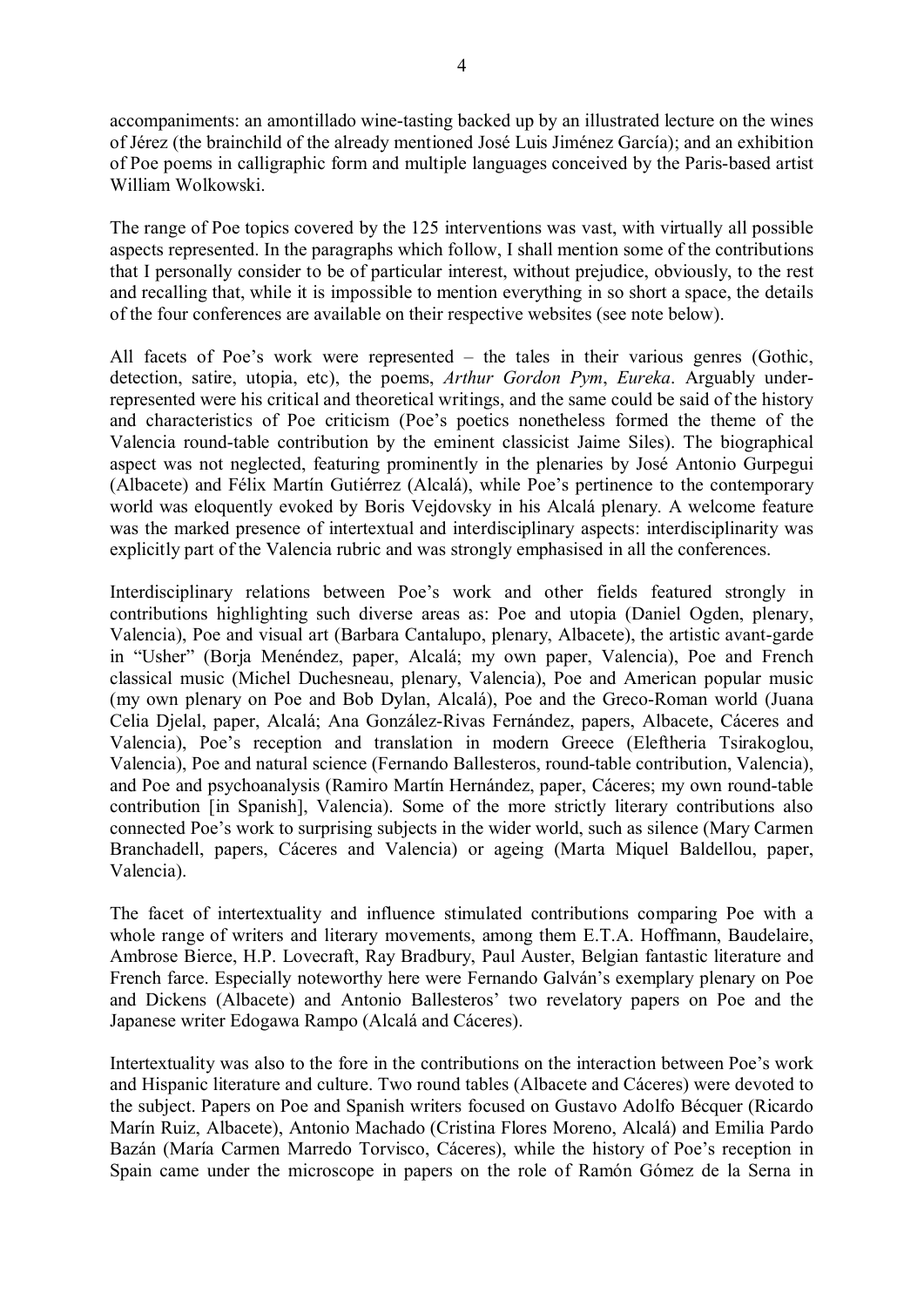introducing Poe to a Spanish public (Santiago Rodríguez Guerrero-Strachan, Cáceres) and on Poe's image in the literary magazines of the Franco period (Eusebio Llácer Llorca and Nicolás Estévez, Alcalá). His presence in Latin American letters was analysed in papers relating him to Pablo Neruda (María Isabel López Martínez, Cáceres), Cortázar (José Antonio Sánchez Riaño, Cáceres) and Borges (my own paper, Albacete; Victoria Pineda González, Cáceres). Also analysed were aspects of the translation of Poe into Spanish (Isabel Tello Fons; Javier Ortíz García - papers, Valencia), and his influence on the cinema of Luis Buñuel (Pilar Pedraza, plenary, Valencia). We may add, too, Scott Peeples' fascinating plenary on "Poe and Pain" from Albacete, since it focused on "The Pit and the Pendulum", Poe's only story with a Spanish setting. All in all, it is clear that the right degree of effort was made to localise the conferences and relate Poe's work to the Hispanic culture of which the host nation is the historic epicentre.

The significance of the academic conferences, cultural events and publications that graced Spain's Poe bicentennial year is beyond doubt. These commemorations have had the gratifying effect of creating an embryonic Edgar Allan Poe community in Spain – indeed, given the strong international participation, a community at the same time not confined to Spain alone. At this point, it may be interesting to ask, why Spain today? The current 'Poe phenomenon' in that country is no atemporal given. If we take the fantastic aspect of Poe's work, we may note that the distinguished Spanish novelist José María Merino has argued that Spain has until recently been stony ground for the production or appreciation of fantastic literature. For Merino, the vogue of the fantastic which began tentatively in the later Franco years and has blossomed with democracy marks a rupture with the traditional Spanish preference, validated by the Catholic church and the associated social and political structures, for realism as the dominant genre, with the non-religious fantastic being subject to marginalisation. The trajectory of fantastic literature in Spain has, then, been very different from its history in Latin America, where it early on secured far greater acceptance (Merino 2009). Santiago Rodriguez Guerrero-Strachan, in his *Edgar Allan Poe Review* essay referred to above, suggests that the nineeenth-century tradition was that 'Spanish readers favoured a naturalistic style far from the excesses of Romanticism' (Rodríguez Guerrero-Strachan, 2009, 51). These historical analyses are borne out by the Llácer/Estévez paper from Alcalá mentioned above, which highlighted the decidedly lukewarm praise accorded Poe's work by the Franco-era literati. One factor which may help explain the recent Poe boom in Spain is the quality (and name value) of the Cortázar translation, which dates from 1956 but whose full impact came only after Franco's death in 1975: Cortázar is often referred to as the Hispanic Baudelaire, and his translations of Poe, a century later, have arguably had a similar galvanising effect, in both Latin America and Spain, to that of Baudelaire's in nineteenthcentury France. These are complex literary phenomena which will clearly require further study. Meanwhile, the challenge is now on to find ways of building permanently on the gains of the bicentennial year, and to take Poe studies in Spain to fresh ground, in constant contact and interaction with the very best international scholarship.

## **NOTE**

The websites of the four conferences are –

Albacete: [<www.uclm.es/ab/humanidades/0809/poe.asp>](http://www.uclm.es/ab/humanidades/0809/poe.asp);

Alcalá: [<www.institutofranklin.net/en/conferences/past-conferences/poe-alive-century-anxiety](http://www.institutofranklin.net/en/conferences/past-conferences/poe-alive-century-anxiety-conference-2009)[conference-2009>](http://www.institutofranklin.net/en/conferences/past-conferences/poe-alive-century-anxiety-conference-2009);

Cáceres: [<http://gexcall.unex.es/poe>](http://gexcall.unex.es/poe);

Valencia: <www.uv.es/copoe/organizacion.html>.